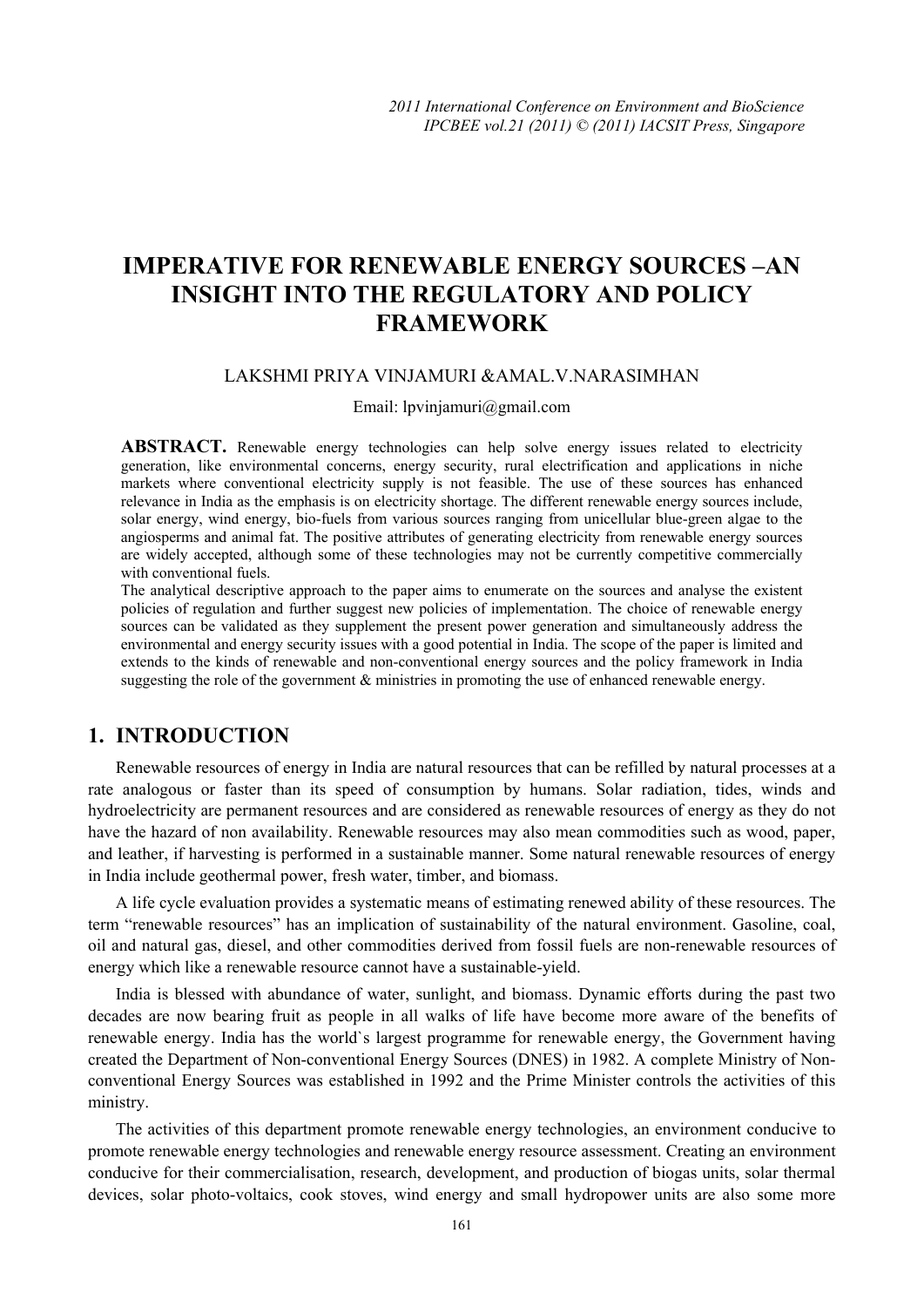responsibilities of the ministry. Non-conventional sources of energy in India comprise those energy sources that are natural, in-exhaustible as well as renewable like solar energy, tidal energy and wind energy. Interestingly, wind and running water were in use as sources of energy long before the conventional sources of energy like coal, mineral oil and natural gas came to be used widely for grinding grains, pumping water and navigation. In present times, some of the major and extensively used non-conventional sources of energy include wind, tides, solar geo-thermal heat, biomass including farm and animal waste as well as human excreta.

# **2. RENEWABLE ENERGY TECHNOLOGIES**

Almost all the states in India are facing energy shortages in the range of 3% to 21% with national average energy shortage of about 10%. Renewable energy sources can supplement the present power generation and at the same time address the environmental and energy security issues. Renewable energy technologies have a good potential in India and considerable progress has been achieved. Creating an environment conducive to promote renewable energy technologies is the need of the hour. India has a wealthy resource of renewable energy including Wind Energy, Solar Energy, Biomass, Geothermal Energy, Ocean Energy and the Energy from Wastes that constitute the major alternative to the conventional sources. Though the Renewable Energy Scenario in India looks encouraging, we need to look into a long term strategy to manage the future energy needs.

Research shows that an energy mix, with wind energy providing 30%, solar energy 20% and gas turbines (biogas and natural gas) a further 20%, is technically and economically viable. Wind power is mainly an energy resource that replaces fossil power generation. In areas where wind power production is high during peak demand, wind power can be used to replace the fall in capacity by up to 40% of the installed wind power plant capacity. In India, Solar Power systems are primarily used to cut down on energy costs that most households consume it being a concept that excites researchers because of its ability to tap an obvious resource, however limited by technology promoting R &D to enhance the technical potential of Solar Energy Generation. Besides, turning Garbage and bio-gas from it into energy is slowing being adopted in India to generate electricity for homes and offices.

India reached a stage where it is generally accepted that renewable energy is the most substantial and sustainable solution to its future need and perfect balancing of mankind's need for energy with the environmental cost to our planet is a major challenge.

# **3. RENEWABLE ENERGY POLICY FRAMEWORK IN INDIA**

**Renewable Energy Act:** To meet India's future needs India with 17 per cent of the world population and just 0.8 per cent of known oil and natural gas resources is going to face serious energy challenges in the coming decades. The draft law prepared by WISE charts a road map for energy independence. In India, MNES, in 1993 prepared policy guidelines for promotion of power generation from renewable energy sources which included provisions such as accelerated depreciation, concessions regarding the banking, wheeling and third party sale.

Further, the Electricity Act 2003 (EA 03) that was notified by the Ministry of Power in June 2003 along with the National Electricity Policy recognized the role of renewable energy technologies and stand-alone systems. The EA 03 has accorded significant responsibilities to the State Electricity Regulatory Commissions (SERCs) that are now key players in setting tariffs for renewable energy based electricity generation and have also been mandated to set quotas for renewable energy as a percentage of total consumption of electricity in the area of distribution licensee. The National Tariff Policy that was notified by the Ministry of Power in January 2006, in continuation with the EA 03 and the National Electricity Policy also emphasizes the importance of setting renewable energy quotas and preferential tariffs for renewable energy procurement by the respective SERCs.

Ministry of New and Renewable Energy (MNRE) is the nodal Ministry of the Government of India at the National level for all matters relating to new and renewable energy. The Ministry has been facilitating the implementation of broad spectrum programmes including harnessing renewable power, renewable energy to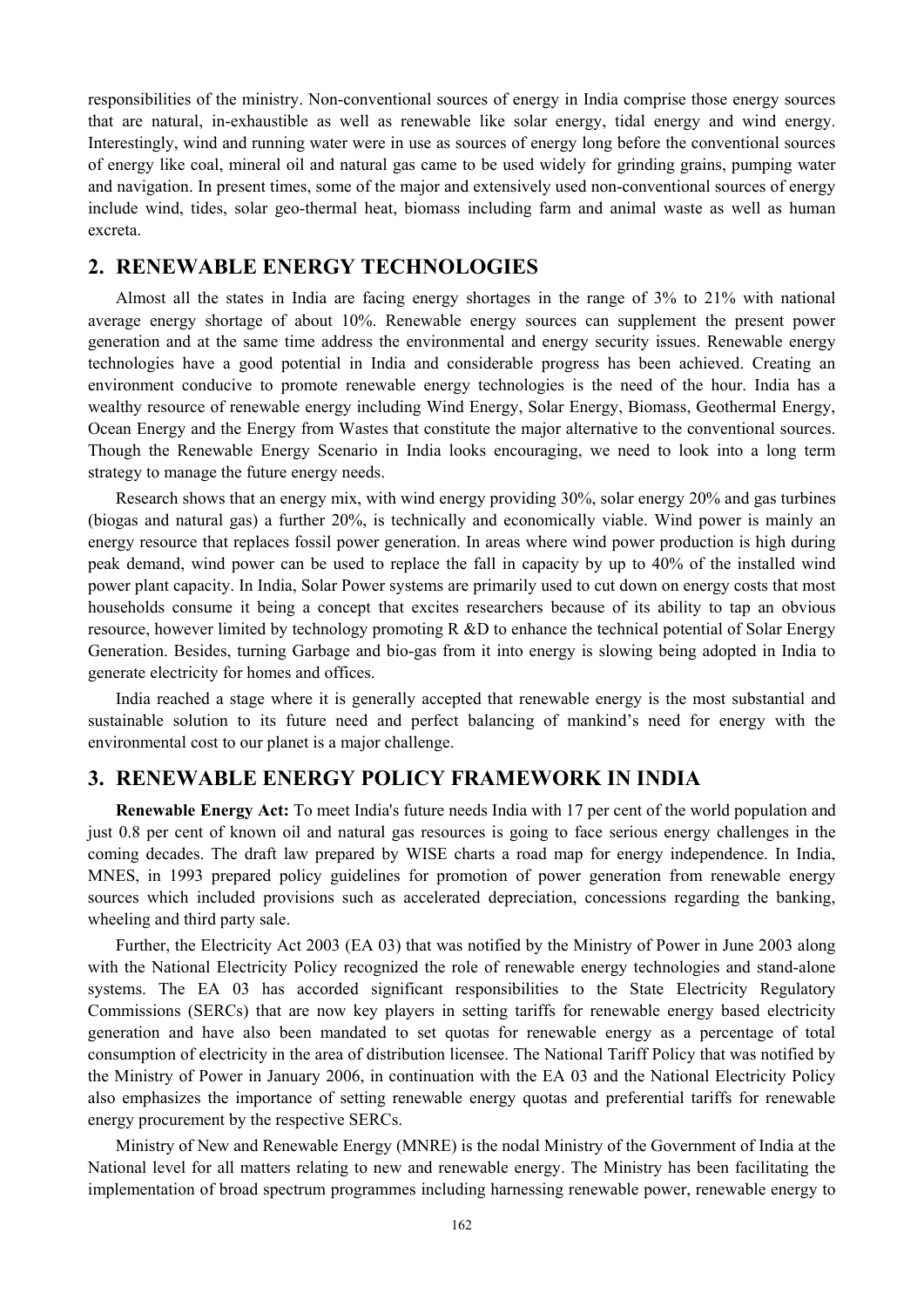rural areas for lighting, cooking and motive power, use of renewable energy in urban, industrial and commercial applications and development of alternate fuels and applications. In addition, it supports research, design and development of new and renewable energy technologies, products and services. In India, the importance of the role of renewable energy in the transition to a sustainable energy base was recognized as early as the 1970s. At the Government level, political commitment to renewable energy manifested itself in the establishment of the Department of Non-Conventional Energy Sources in 1982, which was subsequently upgraded in 1992 to a full-fledged Ministry of Non- Conventional Energy Sources, now re-christened as Ministry of New and Renewable Energy, since October 2006.

The Electricity Act already provides a role for renewable sources but given the magnitude and importance of the activities under the Mission, it would be necessary to make specific amendments. The National Tariff Policy 2006 mandates the State Electricity Regulatory Commissions (SERC) to fix a minimum percentage of energy purchase from renewable sources of energy taking into account availability of such resources in the region and its impact on retail tariff. National Tariff Policy, 2006 would be modified to mandate that the State electricity regulators fix a percentage for purchase of solar power. The solar power purchase obligation for States may start with 0.25% in the phase I and to go up to 3% by 2022. This could be complemented with a solar specific Renewable Energy Certificate (REC) mechanism to allow utilities and solar power generation companies to buy and sell certificates to meet their solar power purchase obligations. The Central Electricity Regulatory Commission has recently issued guidelines for fixing feed-in-tariff for purchase of Solar power taking into account current cost and technology trends. These will be revised on an annual basis. The CERC has also stipulated that Power Purchase Agreement that utilities will conclude with Solar power promoters, should be for a period of 25 years.

In order to enable the early launch of "Solar India" and encourage rapid scale up, a scheme is being introduced in cooperation with the Ministry of Power, the NTPC and the Central Electricity Authority, which would simplify the off-take of solar power and minimize the financial burden on Government. Under the Solar Mission, a normative Generation Based Incentive will be payable to the utility and would be derived as the difference between the solar tariff determined by the Central Electricity Regulatory Commission for the concerned solar generation technology less an assumed base price of Rs. 5.50/kWh with 3% annual escalation. Funds will be disbursed through Indian Renewable Energy Development Agency (IREDA), a PSU under MNRE. The distribution utilities will be entitled to account such electricity generated and consumed within their license areas for fulfilment of RPOs. The metering and billing arrangements between the utility and the rooftop PV operator will be as per guidelines/regulations of the appropriate commission State Governments would also be encouraged to promote and establish solar generation Parks with dedicated infrastructure for setting up utility scale plants to ensure ease of capacity creation.

#### *Ministry of Power Initiatives*

With an objective of enhancing the operations of the power sector entities in the country as well as creating conducive environment for investments, Ministry of Power, has taken a number of initiatives in the past. These initiatives have been characterized on the basis of major legislative changes, policy measures and administrative actions.

#### *Major Legislative Initiatives*

Prior to the EA 03, the power sector in India was governed by three important legislations viz.

- The Indian Electricity Act, 1910;
- The Electricity (Supply) Act, 1948 and
- The Electricity Regulatory Commission (ERC) Act, 1998

Prior to the enactment of the ERC Act, 1998, the regulatory function at the central level was performed by the Central Electricity Authority (CEA) / GoI and at the state level was performed by the SEBs / state government. The authority of the CEA was exercised through the process of grant of techno-economic clearance and the stipulation of various norms. GoI was responsible for the tariff setting of central generating stations. At the state level, the state governments and the SEBs were responsible for the regulatory function of the sector.

The key features of the ERC Act, which is relevant in the context of pricing of renewable energy based power generation, are as follows: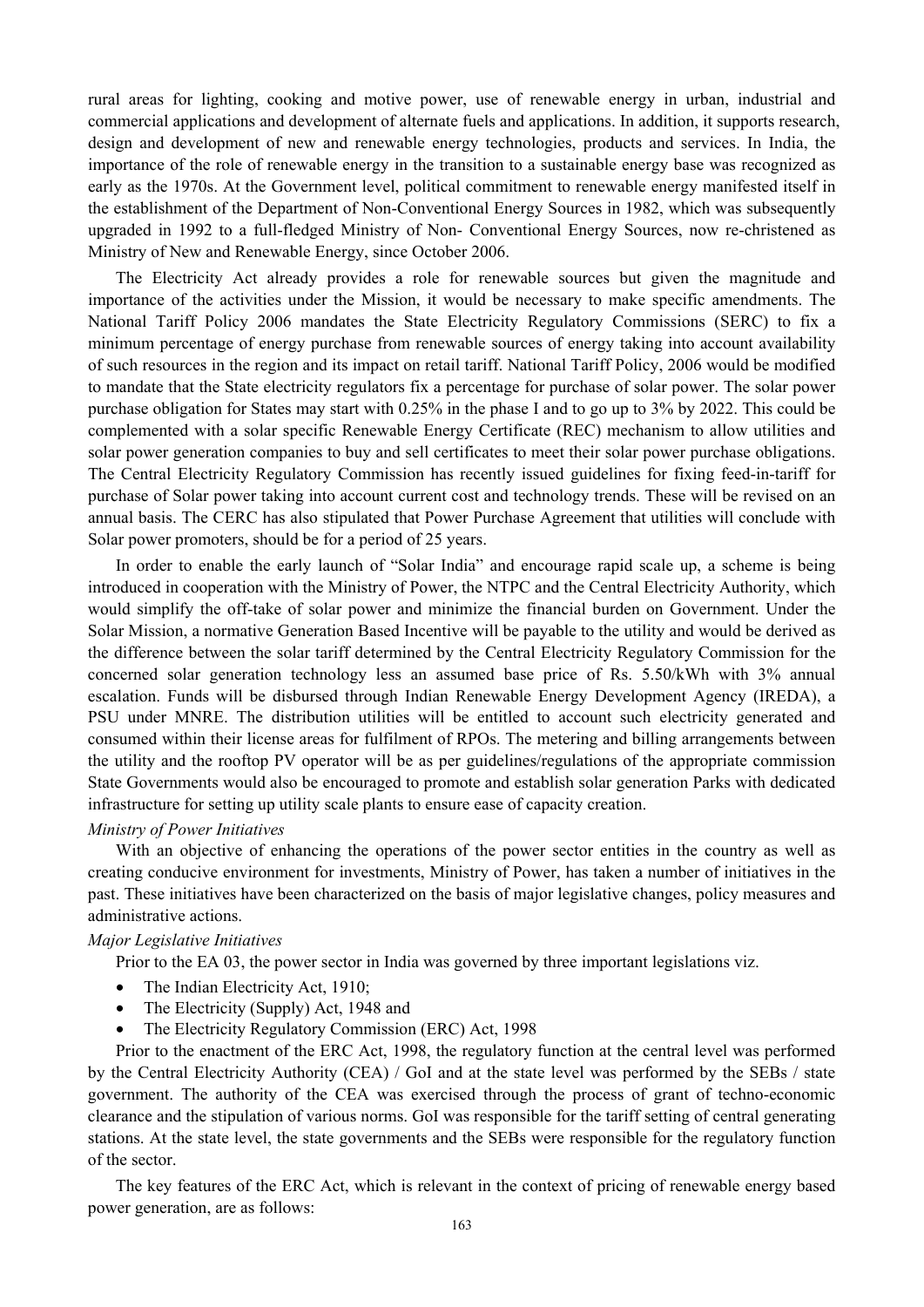- The ERC Act, 1998:
- Provision for setting up of Central Electricity Regulatory Commission (CERC) / State Electricity Regulatory Commission (SERC) with powers to determine tariffs;
- Constitution of SERC optional for states;
- Distancing of government from tariff setting process;
- Rationale for change in legislative framework;

The key reasons for devising a new legislation governing power sector were:

- Requirement for harmonizing and rationalizing provisions in the existing laws to create a competitive environment which would result in enhancing quality and reliability of supply to consumers
- Distance regulatory responsibilities of the government
- Obviate the need for individual states to enact their own reform laws
- Introduce newer concepts like power trading, open access, Appellate Tribunal
- Providing special provisions for rural areas

# *Electricity Act 2003*

In order to formulate a comprehensive legislation imparting renewed thrust to coordinated development of the power sector in the country, the Electricity Act, 2003 (EA 03) has been enacted. The EA 03 provides a comprehensive yet flexible legislative framework for power development and envisions a sector characterized by a competitive market in power where the regulators and the power utilities play increasingly significant roles.

The important objectives of the EA 03 are as follows:

- To consolidate the laws relating to generation, transmission, distribution, trading and use of electricity and generally for taking measures conducive to development of the entire electricity industry;
- Promoting competition in the industry;
- Protecting the interest of consumers and supply of electricity to all areas;
- Rationalization of electricity tariff;
- Ensuring transparent policies regarding subsidies;
- Promotion of efficient and environmentally benign policies;
- Constitution of CEA, Regulatory Commissions and establishment of an Appellate Tribunal; and
- For other related matters

The EA 03 also had its impact on the renewable power sector and recognized the role of renewable energy technologies in the National Electricity Policy and in stand-alone systems. Some of the important provisions in the Act with regard to the promotion of renewable energy are:

*Section 3 (1): "The Central Government shall from time to time, prepare the National Electricity Policy and tariff policy, in consultation with the State Governments and the Authority for development of the power system based on optimal utilization of resources such as coal, natural gas, nuclear substances or materials, hydro and renewable sources of energy."* 

*Section 4: The Central Government shall, after consultation with State Governments, prepare and notify a national policy, permitting stand alone systems (including those based on renewable sources of energy and other non-conventional sources of energy) for rural areas."*

The state electricity regulatory commissions (SERCs) are now crucial players in the context of state level policies for renewable.

*Section 61 (h):"The Appropriate Commission shall, subject to the provisions of this Act, specify the terms and conditions for the determination of tariff, and in doing so, shall be guided by the promotion of cogeneration and generation of electricity from renewable sources of energy."* 

*Section 86 (1) (e): "to promote co–generation and generation of electricity through renewable sources of energy by providing suitable measures for connectivity with the grid and sale of electricity to any persons, and also specify, for purchase of electricity from such sources, a percentage of the total consumption of electricity in the area of a distribution licensee."* 

*Policy measures and initiatives* 

*National Electricity Policy*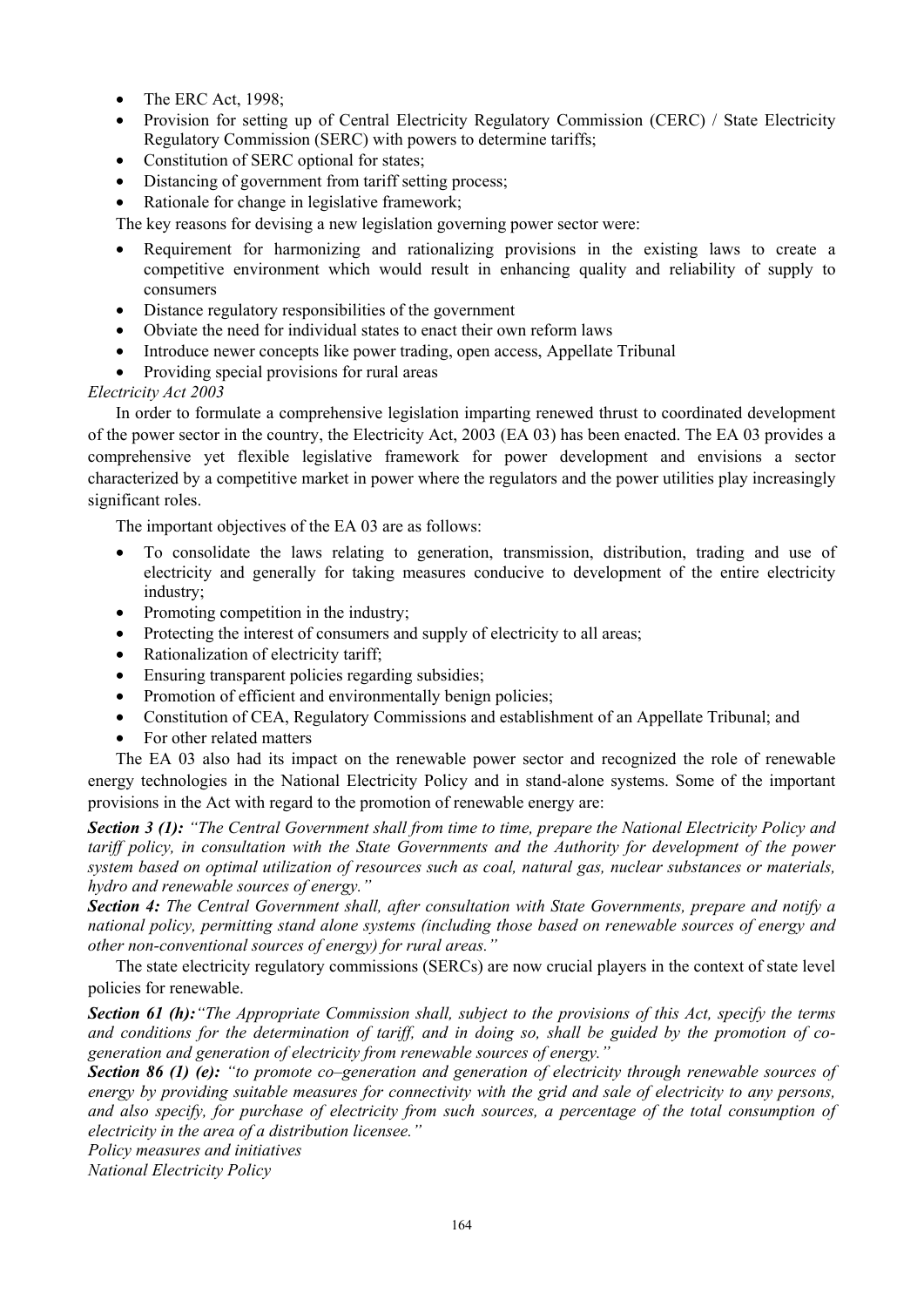In pursuance of the provisions of the Act, the Government of India has notified the National Electricity Policy vide MOP notification No. 23/40/2004-R&R (Vol-II) dated 12.2.2005.

National Electricity Policy also stresses the need for the promotion of Non-Conventional Energy Sources.

"*5.12 Cogeneration and Non-Conventional Energy Sources* 

*5.12.1 Non-conventional sources of energy being the most environment friendly there is an urgent need to promote generation of electricity based on such sources of energy. For this purpose, efforts need to be made to reduce the capital cost of projects based on nonconventional and renewable sources of energy. Cost of energy can also be reduced by promoting competition within such projects. At the same time, adequate promotional measures would also have to be taken for development of technologies and a sustained growth of these sources.* 

*5.12.2 The Electricity Act 2003 provides that co-generation and generation of electricity from nonconventional sources would be promoted by the SERCs by providing suitable measures for connectivity with grid and sale of electricity to any person and also by specifying, for purchase of electricity from such sources, a percentage of the total consumption of electricity in the area of a distribution licensee. Such percentage for purchase of power from nonconventional sources should be made applicable for the tariffs to be determined by the SERCs at the earliest. Progressively the share of electricity from non-conventional sources would need to be increased as prescribed by State Electricity Regulatory Commissions.* 

*Such purchase by distribution companies shall be through competitive bidding process. Considering the fact that it will take some time before non-conventional technologies compete, in terms of cost, with conventional sources, the Commission may determine an appropriate differential in prices to promote these technologies.* 

*5.12.3 Industries in which both process heat and electricity are needed are well suited for cogeneration of electricity. A significant potential for cogeneration exists in the country, particularly in the sugar industry. SERCs may promote arrangements between the co-generator and the concerned distribution licensee for purchase of surplus power from such plants. Cogeneration system also needs to be encouraged in the overall interest of energy efficiency and also grid stability."* 

*National Tariff Policy* 

In compliance with Section 3 of the EA 03, the Central Government notified the Tariff Policy vide MOP notification No.23/2/2005-R&R (Vol. III) dated January 6, 2006 in continuation with the National Electricity Policy. Some of the important provisions with regard to nonconventional energy generation are highlighted below –

# *Section 6.4*

*(1) Pursuant to provisions of section 86(1)(e) of the Act, the Appropriate Commission shall fix a minimum percentage for purchase of energy from non-conventional sources taking into account availability of such resources in the region and its impact on retail tariffs. Such percentage for purchase of energy should be made applicable for the tariffs to be determined by the SERCs latest by April 1, 2006. It will take some time before non-conventional technologies can compete with conventional sources in terms of cost of electricity. Therefore, procurement by distribution companies shall be done at preferential tariffs determined by the Appropriate Commission.* 

*(2) Such procurement by Distribution Licensees for future requirements shall be done, as far as possible, through competitive bidding process under Section 63 of the Act within suppliers offering energy from same type of non-conventional sources. In the long-term, these technologies would need to compete with other sources in terms of full costs.* 

*(3) The Central Commission should lay down guidelines within three months for pricing non-firm power, especially from non–conventional sources, to be followed in cases where such procurement is not through competitive bidding.* 

Implementation of Section 86 (1) (e) of the EA 03 and Section 6.4 (1) of the National Tariff Policy are underway and different SERCs are in the process of issuing tariff orders for renewable energy based electricity generation and specifying quota/share for power from renewable energy.

# *Integrated Energy Policy*

The Prime Minister and the Deputy Chairman, Planning Commission, Government of India, took the decision for an effective and comprehensive energy policy as an urgent imperative in the year 2004. An expert committee was constituted under the leadership of Dr. Kirit Parekh, to prepare an integrated energy policy linked with sustainable development that covers all sources of energy and addresses all aspects including energy security, access and availability, affordability and pricing, efficiency and environment.